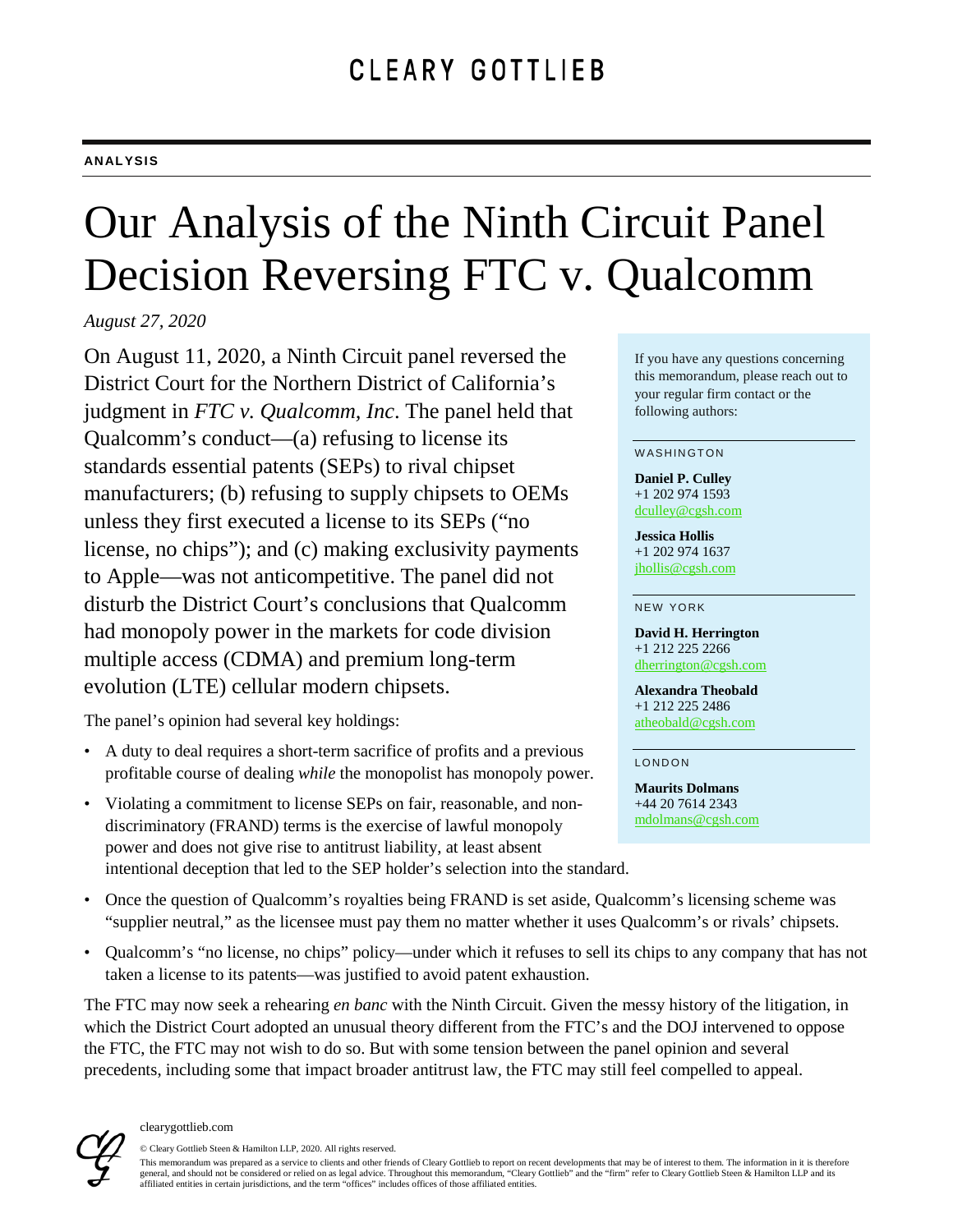## **Background on the standard setting and antitrust law**

Modern electronics are the result of contributions by many inventors creating ever-more complex devices that must be interoperable with products created by others. To enable this interoperability, standard-setting organizations (SSOs) seek convergence on a common technology. SSO members include companies that develop competing technologies and which lobby to have their methods incorporated into the standard, to the exclusion of other competing alternatives, in exchange for a pledge to license their technology on FRAND terms. This combination results in wider adoption of essential technology and enables interoperability among devices. In essence, standard setting involves trading competition between alternative technologies for competition between interoperable implementations of a single technology.

Courts have long grappled with the role of antitrust in policing abuses related to standard setting. Early cases, such as *American Society of Mechanical Engineers*, took a dim view of potential competitors agreeing to standards, noting that an SSO "can be rife with opportunities for anticompetitive activity."[1](#page-1-0) As time passed, however, courts began to appreciate the benefits that standard setting could bring. For example, in *Allied Tube*, the Supreme Court noted that "[w]hen, however, private associations promulgate [] standards based on the merits of objective expert judgments and through procedures that prevent the standard-setting process from being biased by members with economic interests in stifling product competition…those private standards can have significant procompetitive advantages."[2](#page-1-1)

The most recent and active debate, however, has been over the use of antitrust to police licensing of SEPs. On the one hand, the Third Circuit in *Broadcom v.* 

*Qualcomm* recognized that, absent enforcement of contributors' FRAND promises, the exclusion of alternative technologies could result in SEP holders exercising the market power that flows from being part of the standard, rather than only that which comes from the value of SEP holder's own invention. [3](#page-1-2) The Third Circuit therefore viewed preventing the exercise of market power through violations of the FRAND commitment as a core concern of antitrust, at least when the SEP holder's commitment had been an important attribute in the selection of its technology into the standard.<sup>[4](#page-1-3)</sup>

The Federal Circuit, on the other hand, took a different view. In *Rambus v. FTC*, it observed that a core requirement of anticompetitive conduct is the exclusion of competition. [5](#page-1-0) In that case, the FTC had made no findings about what technology the relevant SSO would have selected had Rambus's intent to violate its FRAND commitment been known, and so it could not say that the deception had excluded another competitive alternative. [6](#page-1-1) The court emphasized that antitrust law is not meant to police high prices alone, absent evidence that those prices flowed from a reduction in competition, and is therefore not a proper mechanism for enforcing FRAND commitments.<sup>[7](#page-1-4)</sup>

## **The FTC's theory: shifting profits from chipsets to SEP royalties to hamper entry**

The FTC accepted that Qualcomm was instrumental in the development of early mobile baseband technology. For the purposes of litigation, the FTC also accepted that Qualcomm had lawfully acquired monopoly power in the supply of CDMA chipsets and premium LTE chipsets and that Qualcomm's SEPs were valid.

Nonetheless, the FTC argued that Qualcomm's conduct had allowed it to block the entry of rival

<span id="page-1-0"></span><sup>1</sup> *Am. Soc'y of Mech. Engs., Inc. v. Hydrolevel Corp.*, 456 U.S. 556, 571 (1982).

<span id="page-1-1"></span><sup>2</sup> *Allied Tube & Conduit Corp. v. Indian Head, Inc.*, 486 U.S. 492, 501 (1988).

<span id="page-1-4"></span><span id="page-1-2"></span><sup>3</sup> *Broadcom Corp. v. Qualcomm Inc.*, 501 F.3d 297, 314 (3rd Cir. 2007).

<span id="page-1-3"></span><sup>4</sup> *Id.*

<sup>5</sup> *Rambus Inc. v. Fed. Trade Comm'n*, 522 F. 3d 456, 464 (Fed. Cir. 2008).

<sup>6</sup> *Id. at* 466. By contrast, the European Commission, which also investigated Rambus, expressly found that the conduct did exclude other alternatives.  $^7$  *Id.*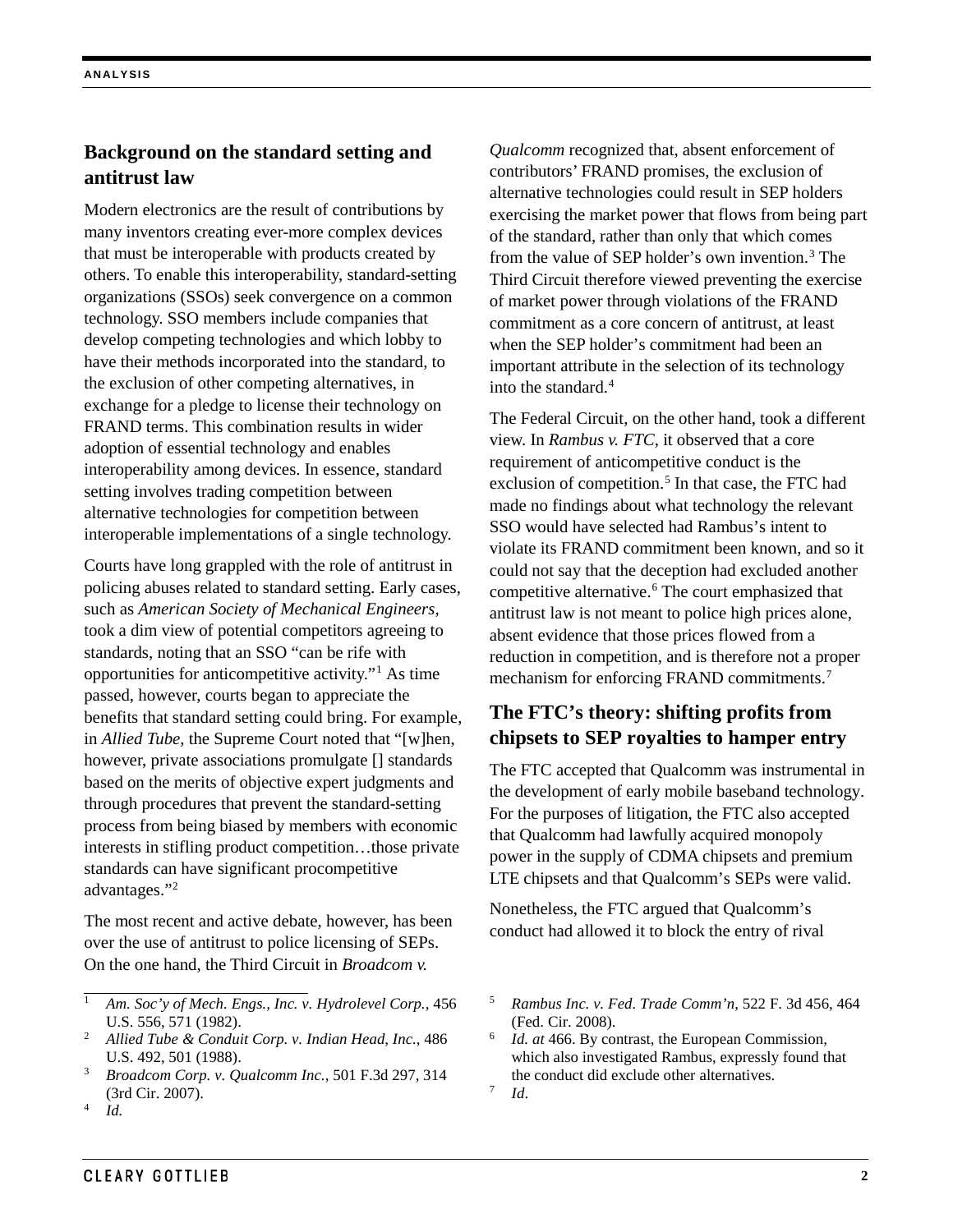suppliers, unlawfully maintaining these monopolies in violation of Section 2 of the Sherman Act.[8](#page-2-0)

## **The "standard" licensing model allows collection of lawful monopoly rents, but the monopoly erodes over time as rivals enter**

The FTC had noted that, in the typical industry licensing model, a firm in Qualcomm's position would earn its profits in two streams. First, the firm would sell its product, which through a principle called "patent exhaustion" implicitly includes a license to any of the firm's IP that is substantially embodied in the product.[9](#page-2-1) Second, the firm would license its SEPs to rival sellers, with royalties subject to the firm's FRAND commitment.

This licensing model allows the firm to exploit its lawfully acquired monopoly in the chipsets and earn a reasonable return on its SEPs. However, it has the disadvantage that the high price of the chipset would stimulate entry by rival chipset suppliers, eventually eroding the firm's monopoly.

## **The Qualcomm licensing model is able to extract monopoly rents without drawing entry**

To avoid attracting entry, the FTC alleged, Qualcomm came up with a new licensing model.[10](#page-2-1) The model would transfer some of its profits from the chipset price—which only Qualcomm customers pay—to the royalties for its SEPs—which the purchaser of any chipset must pay. By transferring profits to the royalty, the price to use Qualcomm's chipsets would stay the same, but either the price to use rivals' chipsets would have to rise or rivals' profits would have to fall, reducing either the attractiveness or sustainability of any challenge to Qualcomm's chipset business.

The primary obstacle standing in the way of Qualcomm's licensing model was its commitment to SSOs to license its patents on FRAND terms. Absent further steps, anyone purchasing from a Qualcomm rival would simply refuse to pay the inflated royalty, either suing to enforce the FRAND commitment as a matter of contract law or invoking the FRAND commitment as a defense in a patent infringement suit.

Qualcomm took two actions to prevent that outcome:

- Qualcomm refused to license its SEPs to rival chipset makers. Instead, it prevented them from making a claim by agreeing not to assert its patents against the chip suppliers in exchange for information from these competitors about market developments, while reserving the right to assert claims against any rival's OEM customers.
- Then, Qualcomm refused to supply chipsets to OEM customers unless they first signed a license to Qualcomm's SEPs ("no license, no chips") that covered both the use of the SEPs in Qualcomm's chipsets and in rival's chipsets. As Qualcomm was a monopolist in the supply of chipsets, OEMs had no choice but to agree.

By taking these two actions, the FTC alleged, Qualcomm was successfully able to prevent any party from invoking a contract or patent remedy against its inflated royalties.

## **The effect was to suppress entry, which Qualcomm compounded by paying exclusivity rebates to a key customer, Apple**

The FTC alleged that the overall effect of Qualcomm's conduct was to create a tax on purchases from rivals, suppressing rivals' incentives to enter. The FTC analogized this conduct to the *Caldera v. Microsoft* case, in which Microsoft had required OEMs to pay it license fees on all processors the OEM shipped, whether they included Windows or not.<sup>[11](#page-2-2)</sup>

that are a share of the price of the end device. But it is relatively common, for example, to charge less for processors that are used in less expensive devices reflecting the share of the end device price.

- <sup>10</sup> *Ninth Cir. Opinion* at 37.
- <sup>11</sup> *FTC Response Brief* at 37–38.

<span id="page-2-0"></span>As a technical matter, the FTC alleged a violation of Section 5 of the FTC Act, which prohibits "unfair methods of competition," but which also encompasses violations of Sections 1 and 2 of the Sherman Act.

<span id="page-2-2"></span><span id="page-2-1"></span><sup>9</sup> A commonly heard argument for separate IP licensing is that patents practiced only by the end device (often called "system-level patents") are entitled to royalties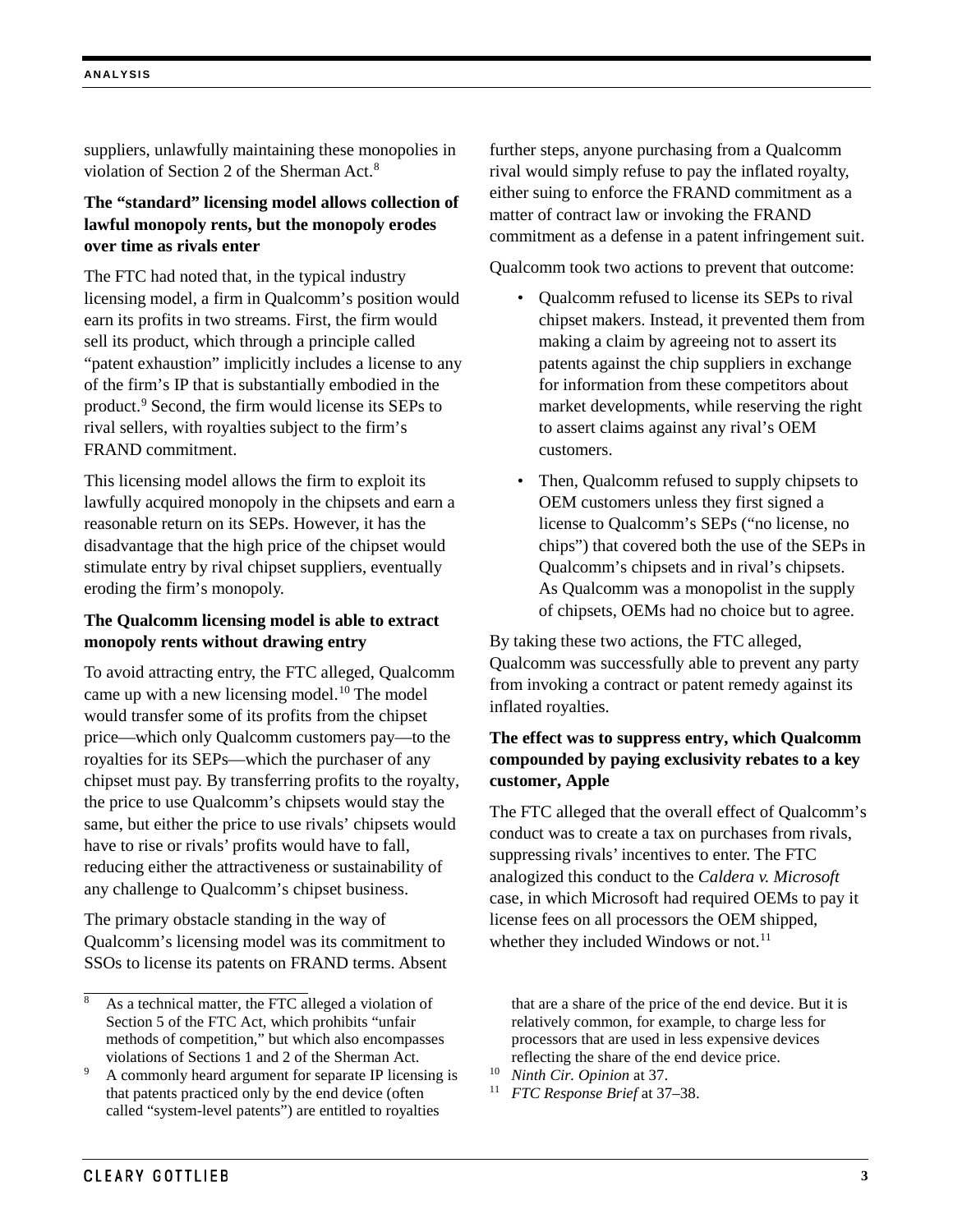Notwithstanding Qualcomm's conduct, key OEM customers such as Apple continued to encourage rivals to enter. Several attempted to do so, including Broadcom and Intel, although they struggled to attract sales given the inflated royalties OEMs had to pay to Qualcomm to use their chipsets.

Ultimately, all of those potential rivals decided to abandon their entry plans, other than Intel, which continued to pursue business with Apple. Although Apple was keen to support Intel's plans for entry, Apple was also not willing to risk all of its iPhone inventory on a new supplier.

Qualcomm, the FTC alleged, thus determined to leverage Apple's need for some Qualcomm chips to foreclose any supply from Intel by offering Apple exclusivity payments. The FTC cited documents from Intel employees showing that in 2014 Intel had been close to a deal with Apple to supply a portion of baseband chips for the new iPhone. Intel employees then testified that the deal fell apart once Apple realized they would lose an exclusivity payment from Qualcomm valued at approximately \$1 billion. The FTC argued that these royalties did not ultimately benefit OEM customers, because they only served to offset the inflated royalties Qualcomm imposed.

The FTC made similar allegations regarding offers to other large OEMs, such as Samsung and Huawei.

## **The District Court's theory: an antitrust duty to deal with rivals**

On May 21, 2019, the District Court granted the FTC's request for a permanent injunction. But, surprisingly, the District Court did not adopt the FTC's primary theory of harm with respect to Qualcomm's refusal to license to rivals. Instead, the District Court predicated its decision on the grounds that Qualcomm had a duty to deal with its rivals under the Supreme Court's decision in *Aspen Skiing*.

In an earlier procedural motion, the District Court had granted partial summary judgment for the FTC, holding that Qualcomm's FRAND commitments required it to license its SEPs to rival modem chip suppliers.<sup>[12](#page-3-0)</sup> Under the terms of its declarations to two SSOs (TIA and ATIS), Qualcomm had a contractual obligation to license "to all comers," including rivals.<sup>[13](#page-3-1)</sup>

Following from this earlier holding, the District Court held that Qualcomm had an antitrust duty to license its SEPs to rival chipset makers. Citing *Aspen Skiing* and a number of follow-on appellate cases, the court found that Qualcomm:

- terminated a voluntary and profitable course of dealing when it stopped licensing rival chipmakers;
- was motivated by anticompetitive malice; and
- there is an existing retail market for licensing modem chip SEPs.

The court cited evidence that Qualcomm had licensed rival chip suppliers in the past and that it ceased doing so in order to protect its chipset business.<sup>[14](#page-3-2)</sup> This evidence was, however, quite dated.

The District Court then cast the "no license, no chips" policy as enabling Qualcomm to impose unreasonably high royalty rates that resulted from its "leverage" of the chip supply against OEMs,<sup>15</sup> and that it could not charge the same royalty rates if it licensed rival chip suppliers.<sup>[16](#page-3-0)</sup> It characterized this excess royalty as reflecting the value Qualcomm's monopoly chip market share rather than the value of Qualcomm's patents.[17](#page-3-1) The District Court thus found this "surcharge" disproportionately harms rivals by controlling the "all-in" price of any modem chip sold and preventing rivals from underbidding Qualcomm.<sup>[18](#page-3-2)</sup>

Finally, as the FTC had argued, the District Court concluded that Qualcomm's use of exclusivity agreements and so-called "incentive funds" wrongfully

<span id="page-3-0"></span> <sup>12</sup> *District Court Opinion* at 125.

<span id="page-3-1"></span><sup>13</sup> *Id.*

<span id="page-3-2"></span><sup>14</sup> *Id*. at 137–40.

<span id="page-3-3"></span><sup>15</sup> *Id.* at 159.

<sup>16</sup> *Id.* at 133.

<sup>17</sup> *Id*. at 161.

<sup>18</sup> *Id*. at 183–85.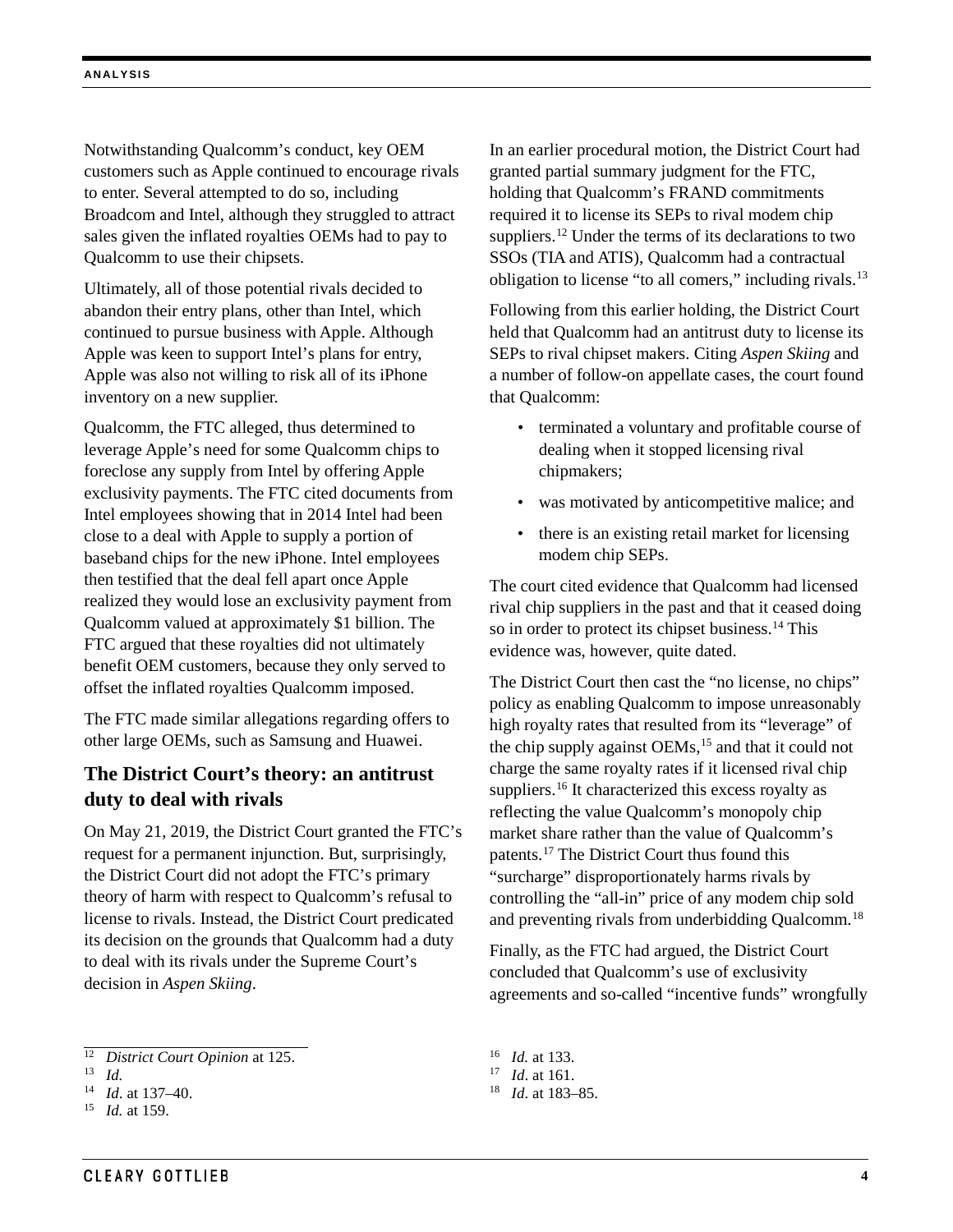foreclosed Qualcomm's rivals from selling modem chips.[19](#page-4-0)

The court ordered Qualcomm to license rival chipmakers and to renegotiate existing licenses to OEMs without the threat of withdrawing chip supply.<sup>[20](#page-4-1)</sup> The Ninth Circuit stayed that order pending appeal.

## **Qualcomm's and the DOJ's response: legitimate licensing practices to avoid patent exhaustion and legitimate discounts to key customers**

Qualcomm argued that the District Court erred in holding that it had a duty to license its rivals and none of the required elements of *Aspen Skiing* were met. In that case, the Supreme Court had held that a monopolist's refusal to deal with a competitor could violate Section 2 of the Sherman Act where there was (1) a prior voluntary and profitable course of dealing with the rival; and (2) the monopolist was willing to sacrifice the short-term benefits of that course of dealing in exchange for a long-run impact on its rival. [21](#page-4-2) Qualcomm denied that it had ever engaged in a "course of dealing" with rivals, because it had never granted chip-level rivals exhaustive licenses. Moreover, Qualcomm's argued that its decision not to license rival chipmakers was profitable in the short term, and therefore did not sacrifice short term profits for the sole purpose of eliminating a rival, as had been the case in *Aspen Skiing*. [22](#page-4-3)

Qualcomm also argued that its "no license, no chips" policy was justified as a way to avoid patent exhaustion.<sup>[23](#page-4-0)</sup> It suggested that the policy was supplier neutral: OEMs paid the royalties no matter whether they purchased chips from Qualcomm or one of its rivals.

Even if the policy enabled Qualcomm to maintain "unreasonably high" royalty rates by evading the type of negotiation process envisioned under FRAND

terms, and harmed OEMs, Qualcomm argued, this did not exclude competition and therefore is not an antitrust issue.[24](#page-4-1)

Separately, in an unprecedented move, the DOJ also intervened in the appeal in support of Qualcomm and against the FTC. The DOJ's arguments largely echoed Qualcomm's, adding the DOJ's view that it was critical to the national security of the United States that Qualcomm remain the dominant supplier of cellular baseband chipsets.[25](#page-4-2)

## **The panel's opinion: antitrust has no place in policing FRAND commitments, Qualcomm's conduct was supplier neutral**

The panel largely adopted Qualcomm's arguments in reversing the District Court ruling.

#### **Qualcomm has no duty to deal because none of the elements of** *Aspen Skiing* **are met**

On appeal, the FTC had declined to defend the District Court's decision on the ground that Qualcomm had a duty to deal with—that is, to license—its rival chipset suppliers. The panel agreed, but went further in a number of respects, agreeing with Qualcomm that none of the required elements for the *Aspen Skiing* exception was met:

First, the panel held that Qualcomm did not terminate a "voluntary and profitable course of dealing" because it had never granted rival chipmakers exhaustive licenses. Additionally, the panel noted that the FTC offered no evidence that Qualcomm licensed chipmakers from the time it first gained monopoly power in the modem chip market.<sup>[26](#page-4-3)</sup> The panel's requirement that the change to the course of dealing must occur while the firm has monopoly power is, however, in some tension with the facts of *Aspen Skiing*: In that case, the course of dealing long predated Ski Co. obtaining monopoly power through acquiring a rival operator and then opening a new

- <sup>25</sup> *See Brief of the United States of America as Amicus Curiae* at 6.
- <sup>26</sup> *Qualcomm Opening Brief* at 33–34.

<span id="page-4-0"></span><sup>19</sup> *Id.* at 83, 105.

<span id="page-4-2"></span><span id="page-4-1"></span><sup>&</sup>lt;sup>20</sup> *Id.* at 227–29.<br><sup>21</sup> **Aspen Skiing** 

<sup>21</sup> *Aspen Skiing Co. v. Aspen Highlands Skiing Corp.*, 472 U.S. 585, 610–11 (1985).

<span id="page-4-3"></span><sup>22</sup> *Qualcomm Opening Brief* at 48–49.

<sup>23</sup> *Id*. at 17.

<sup>24</sup> *Id*. at 100–01.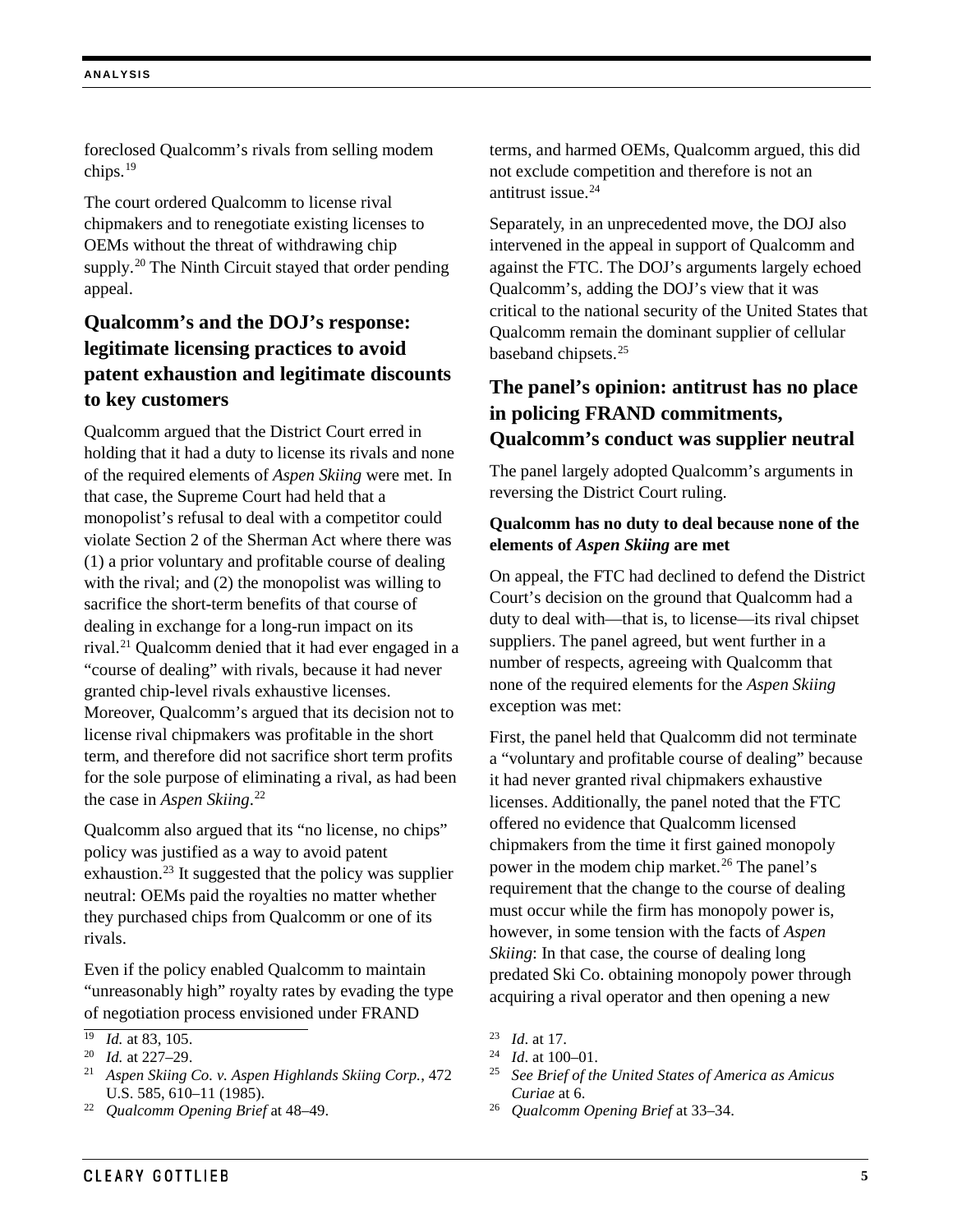resort, which kicked off a series of demands and threats that ultimately culminated in the termination several years later.<sup>[27](#page-5-0)</sup> It is also difficult to understand the rationale for imposing such a requirement presumably the behavior pre-acquisition of market power was motivated by efficiency, and all else equal a change resulting only from acquiring market power would suggest an anticompetitive motive.

Second, the panel found that Qualcomm's rationale for changing to OEM-level licensing was in response to a change in patent-exhaustion law and was lucrative in both the short and long term.<sup>[28](#page-5-1)</sup> The panel found that Qualcomm in fact declines to enforce its patents against rival chipmakers, instead offering them indemnification agreements.[29](#page-5-2)

The panel thus held that the District Court had erred in holding that Qualcomm was otherwise under an antitrust duty to license rival chip manufacturers[.30](#page-5-3)

## **Qualcomm's refusal to license rivals was not anticompetitive under the FTC's "traditional Section 2 standards," because antitrust has no role in policing FRAND commitments to SSOs**

The panel also found wanting the FTC's alternate theory that "Qualcomm entered into a voluntary commitment to deal with its rivals as part of the SSO process, which is itself a derogation from normal market competition, and (2) Qualcomm's breach of this contractual commitment satisfies traditional Section 2 standards [in that] it tends to impair the opportunities of rivals and . . . does not further competition on the merits."[31](#page-5-4)

The panel first expressed doubt that, even if Qualcomm had breached its FRAND commitment by refusing to license rivals, that the FTC had shown how that refusal impaired those rivals' competitive

opportunities, because Qualcomm did not collect royalties from them ("no license, no problem").<sup>[32](#page-5-5)</sup> The panel was not persuaded that entry and investment by rivals were deterred because the "no license, no problem" agreements with rivals functioned as *de facto* licenses.[33](#page-5-6) The panel also noted that MediaTek and Intel had entered while these policies were in force[.34](#page-5-7) Moreover, the panel found that Qualcomm had a procompetitive justification for not licensing rival chipset makers, because licensing at the OEM and chip-supplier levels simultaneously would require the company to engage in "multi-level licensing," leading to inefficiencies and less profit.<sup>[35](#page-5-8)</sup> The panel did not explain what those inefficiencies were or whether the refusal was reasonably necessary to avoid them.

The panel also declined to apply *Broadcom v Qualcomm*, because the FTC had not alleged "intentional deception of SSOs on the part of Qualcomm nor that Qualcomm charged discriminatorily higher royalty rates."[36](#page-5-0) That finding is however at odds with the District Court's factual findings that Qualcomm internally understood the FRAND commitment it had made to SSOs to require it to license rival chipset makers, and that it had purposefully refused to do so.<sup>[37](#page-5-1)</sup> Rather, what seems to have driven the panel is that it was persuaded by the policy arguments of several *amici* that contract and patent remedies are better equipped to handle FRAND disputes than is antitrust law.[38](#page-5-6)

### **Qualcomm's "no license, no chips" was supplier neutral and at best an unsuccessful "margin squeeze" claim**

The panel also disagreed that the "no license, no chips" policy enabled Qualcomm to impose an anticompetitive surcharge on rivals' modem chip sales, as both the FTC and District Court had urged.<sup>[39](#page-5-7)</sup> That

- <sup>36</sup> *Id*. at 38–39.
- <sup>37</sup> *District Court Opinion* at 752 (e.g., "Qualcomm's 'commitment to the industry to license on fair and reasonable terms free from unfair discrimination would make it difficult to argue that we have the right to refuse to license [Intel].'").
- <sup>38</sup> *Ninth Cir. Opinion* at 39–40.
- <sup>39</sup> *Id*. at 45.

<span id="page-5-0"></span> $\overline{27}$ <sup>27</sup> *Aspen Skiing*, 472 at 587–95.

<span id="page-5-1"></span><sup>28</sup> *Ninth Cir. Opinion* at 34.

<span id="page-5-2"></span> $\frac{29}{30}$  *Id.* at 35.

*Id.* at 31–36.

<span id="page-5-4"></span><span id="page-5-3"></span><sup>31</sup> *Id.* at 36.

<span id="page-5-5"></span><sup>32</sup> *Id*. at 35–37, 48.

<span id="page-5-6"></span><sup>33</sup> *Id.* at 37.

<span id="page-5-8"></span><span id="page-5-7"></span> $rac{34}{35}$  *Id.* 

<sup>35</sup> *Id*. at 37–38.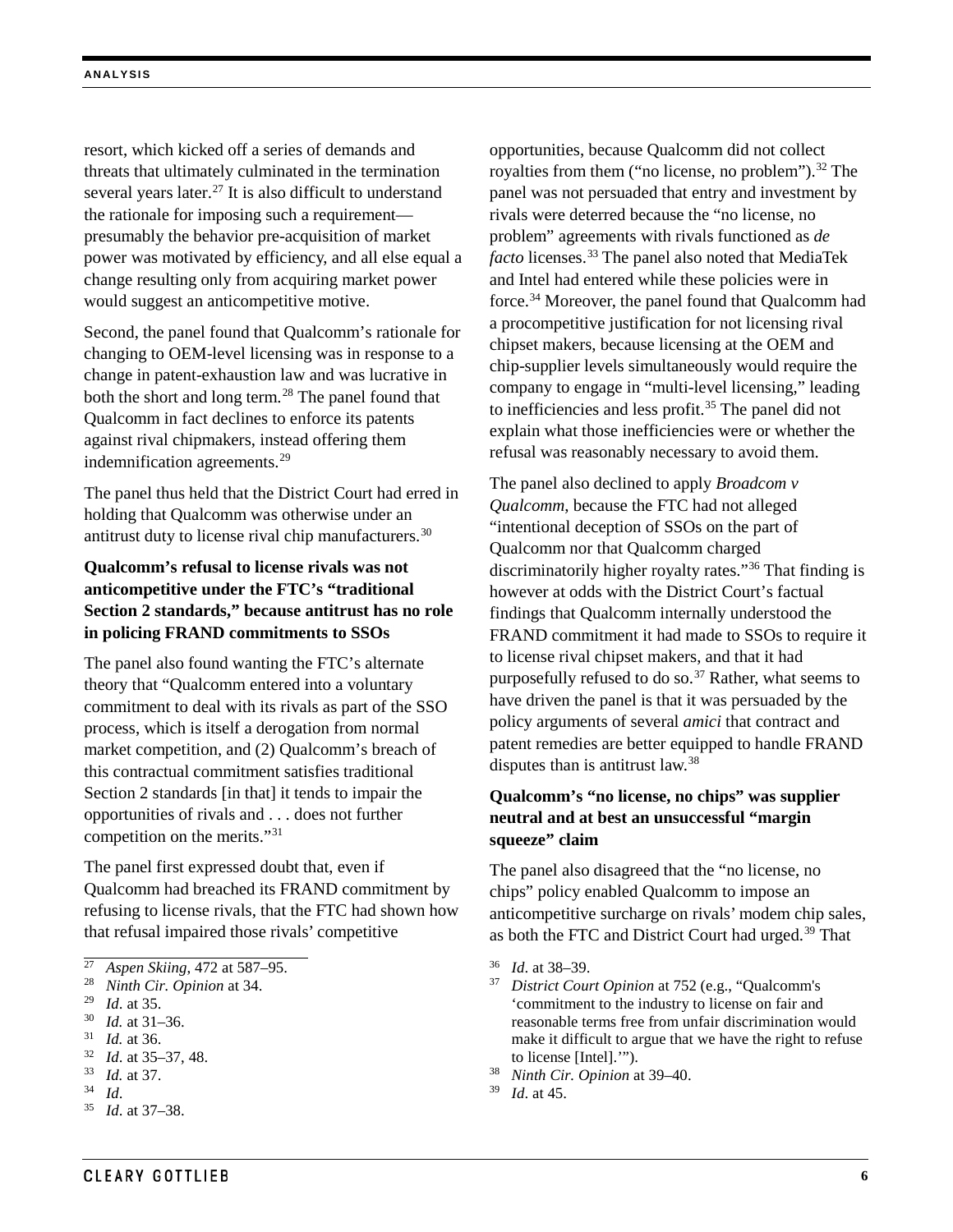theory relied primarily on an analogy to *Caldera Inc. v. Microsoft Corp*., in which Microsoft had required OEMs to pay license fees for sales of any machine, whether it was loaded with Windows or a rival's operating system. The panel distinguished *Caldera* on the basis that Qualcomm was entitled to charge OEMs a royalty where its SEPs were practiced in conjunction with a rival's chipset, whereas Microsoft had no such entitlement for machines that did not carry its software.<sup>[40](#page-6-0)</sup>

Given that Qualcomm was entitled to charge *a royalty*, the panel then cited *NYNEX Corp*. *v. Discon, Inc*. to dismiss any challenge to *the level of the royalty*, noting there is no Sherman Act violation where "consumer injury naturally flowed … from the exercise of market power that is lawfully in the hands of a monopolist," even if the pricing effects of its market power were exacerbated by deception. $41$  In doing so, the panel noted the Supreme Court's statement in *Trinko* that the opportunity to charge monopoly prices "is an important element of the free-market system" and "is what attracts 'business acumen' in the first place; it induces risk taking that produces innovation and economic growth."[42](#page-6-2) The panel also held that the royalty rate applied regardless of chip supplier, and so together this entitlement to charge something and supplier neutrality did not have the "practical effect of exclusivity."<sup>[43](#page-6-3)</sup>

The FTC had argued that the facial neutrality of Qualcomm's royalty was meaningless, because when purchasing from Qualcomm the customer would only care about the sum of the chip price and royalty, and thus Qualcomm could set an arbitrarily high royalty by simply lowering the chip price. $44$  The panel also dismissed this argument, characterizing it as analogous to arguing a "margin squeeze"—too high a price for the license to rivals given the price of Qualcomm's chip—noting that under the Supreme Court's *linkLine*

case such a claim requires either a duty to deal in the input (the license) or predatory pricing of the output (the chip). [45](#page-6-1)

#### **Even if a surcharge theory were valid, Qualcomm's royalties were not unreasonably high**

The panel also rejected the District Court's predicate finding that Qualcomm's royalties were high, holding that there is no principle under competition law requiring that patent royalties be based on the Smallest Saleable Patent Practicing Unit (SSPPU).<sup>[46](#page-6-4)</sup> The panel held that antitrust law does not require that royalties "precisely reflect a patent's current, intrinsic value and are in line with the rates other companies charge for their own patent portfolios."[47](#page-6-5) The panel did not discuss any of the existing case law on the setting of FRAND rates in patent litigation.

### **Qualcomm did pay Apple exclusivity rebates, but they did not result in anticompetitive foreclosure**

Finally, the panel concluded that "Qualcomm's 2011 and 2013 agreements with Apple have not had the actual or practical effect of substantially foreclosing competition in the CDMA modem chip market."[48](#page-6-6) The court relied on the fact that only Intel was found to have been foreclosed, and that because it was not shown to have been viable during much of the relevant period, it was only foreclosed from competition for one year, as it was later selected by Apple as its main chip supplier[.49](#page-6-2) The Court did not address the FTC's allegations that other competitors had been foreclosed previously, and that Apple had to acquire Intel's baseband chipset product in order to continue the development of an alternative to Qualcomm's chips, after Intel had announced immediately after Apple's settlement with Qualcomm that it could not continue developing 5G chips as a result of the impact of Qualcomm's anticompetitive policies.

<span id="page-6-0"></span>*Id.* at 45–46, 48.

<span id="page-6-4"></span><span id="page-6-1"></span><sup>41</sup> *Id*. at 45. More specifically, in *NYNEX* the deception was not directed at market participants, but instead was intended to prevent the relevant regulatory agency from imposing a lower price cap.

<span id="page-6-6"></span><span id="page-6-5"></span><span id="page-6-2"></span> $\frac{42}{43}$  *Id.* at 51.

<span id="page-6-3"></span>*Id.* at 46.

<sup>44</sup> *Id.*

<sup>45</sup> *Id.* at 47.

<sup>46</sup> *Id*. at 42–43.

<sup>47</sup> *Id*. at 43.

<sup>48</sup> *Id*. at 51-54.

<sup>49</sup> *Id.* at 49, 52–53.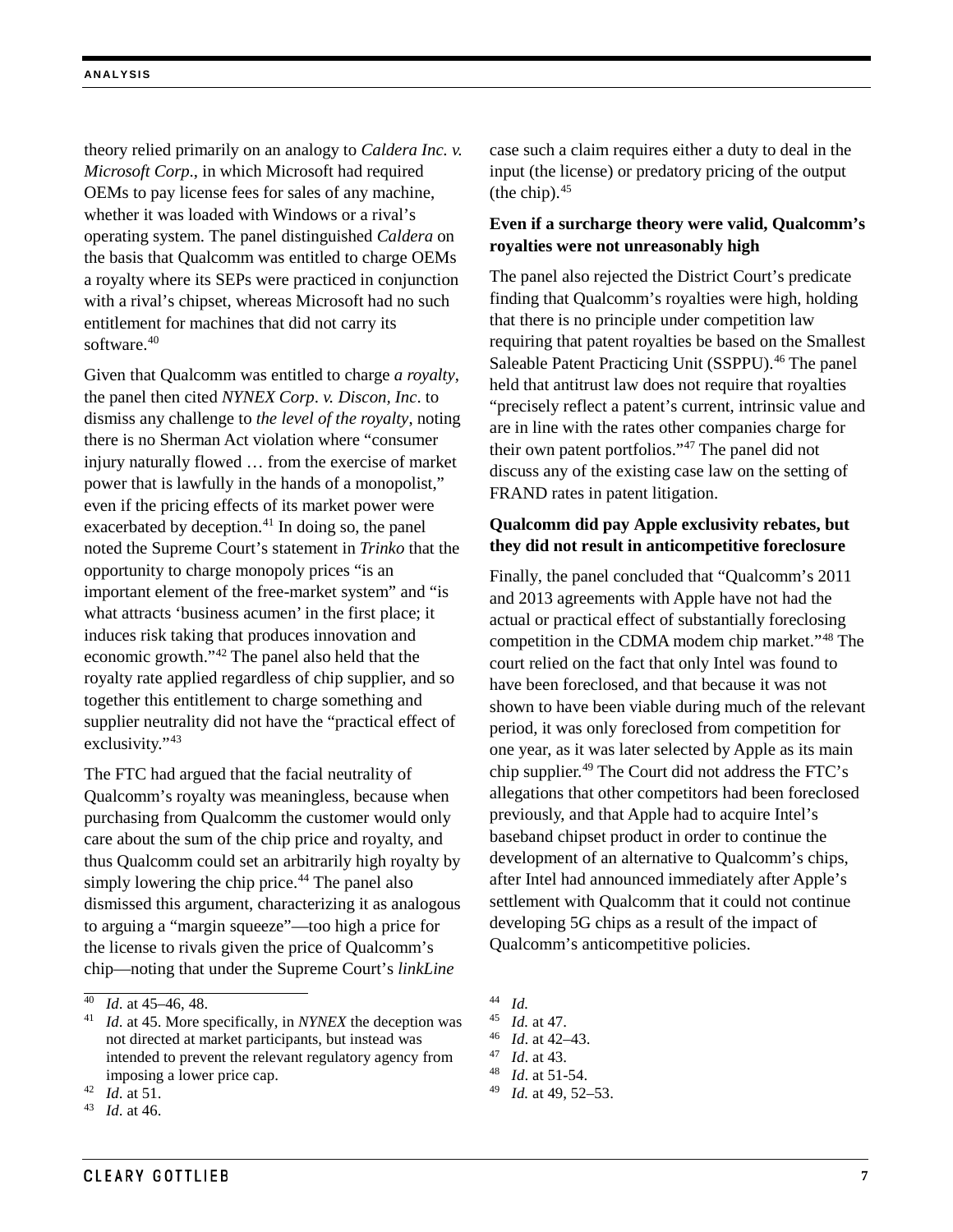Although the panel opinion parsed each of the items of anticompetitive conduct on its own, the FTC had urged the panel to view them a series of interconnected and mutually reinforcing measures. There is a long history of so-called "course of conduct" monopolization claims under Section 2 of the Sherman Act, sometimes successful, sometimes not.<sup>[50](#page-7-0)</sup> The panel, however, did not address this argument from the FTC.

…

The panel also made two other, somewhat detached points that do not seem necessary to sustain its holding, but which contradict existing case law. First, the panel criticized the District Court for focusing on harm to OEMs, holding that because OEMs are customers and not competitors, this harm was outside of the relevant market for cellular modem chipsets.<sup>[51](#page-7-1)</sup> This is difficult to square with past decisions characterizing harm to customers of the relevant product market is the classic example of antitrust injury.[52](#page-7-2)

Rather, this section of the panel's opinion is probably better read as making a *NYNEX*-type argument: high prices to OEMs are not anticompetitive unless they are the result of excluding competitors.<sup>[53](#page-7-3)</sup> That, however, seems dissonant with the FTC's argument, which had not been that Qualcomm's royalty being too high caused OEMs to pay too much. Instead, the FTC had focused on Qualcomm's decision to condition the sale of its monopoly chipsets on OEMs agreeing to pay a particular royalty rate for competitors' chips, conduct that distorted the competitive process in which either the OEM or the rival would have freely bargained with Qualcomm over that royalty rate, and then which in

turn made is less attractive to purchase rivals' chips.<sup>[54](#page-7-1)</sup> It is possible that this conditioning might have been clearer had the FTC analogized it to a tying arrangement, but the FTC did not do so.

Second, the panel also noted early in the opinion that courts apply burden-shifting frameworks to claims under Sherman Act Section 1 (agreements in restraint of trade) and Section 2 (monopolization).[55](#page-7-2) It then leapt from this similarity to the conclusion that the standards under Section 1 and Section 2 are the same.<sup>[56](#page-7-4)</sup> But that is in significant tension with a long line of case law holding the opposite; for example, that "a monopolist's use of exclusive contracts, in certain circumstances, may give rise to a Section 2 violation even though the contracts foreclose less than the roughly 40% or 50% share usually required in order to establish a Section 1 violation."[57](#page-7-5)

## **The likely consequence of the decision will be a greater role for contract- and patentlaw remedies, at least in the United States**

Whether antitrust does or does not have a role to play in dealing with standard-setting abuses has been and will remain a hotly-debated topic. The panel's opinion takes a clear stand on the side of excluding antitrust remedies for FRAND violations, pointing parties to seek contractual or patent remedies for these harms. Implementers seeking to rely on antitrust would therefore be well-advised to steer their claims to the Third Circuit, where they can rely on *Broadcom v. Qualcomm* and potentially seek to extend it. And SEP holders seeking to avoid antitrust liability would be well-advised to do the opposite, to steer their cases to

*Reiter v. Sonotone Corp.*, 442 U.S. 330, 343 (1979) (describing the Sherman Act as a "consumer welfare prescription.") (*quoting* ROBERT H. BORK, THE

- ANTITRUST PARADOX 66 (1978)). 53 *Ninth Cir. Opinion* at 30.
- <sup>54</sup> *FTC Response Brief* at 34–35, 45–48.

<sup>55</sup> Specifically, that the plaintiff must demonstrate likely anticompetitive effect, then the defendant must offer a procompetitive justification, then the plaintiff must prove the anticompetitive effect outweighs the procompetitive justification. *Ninth Cir. Opinion* at 28.  $\frac{56}{57}$  *Id.* 

<sup>57</sup> *Microsoft*, 253 at 70.

<span id="page-7-0"></span><sup>50</sup> *See e.g.*, *City of Anaheim v. Southern Cal. Edison Co.*, 955 F.2d 1373, 1373 (9th Cir. 2007); *City of Mishawaka v. Am. Elec. Power Co.*, 616 F.2d 976, 986 (7th Cir. 1980) *Free Freehand Corp. v. Adobe Sys.*, 852 F. Supp. 2d 1171, 1180 (N.D. Cal. 2012).

<span id="page-7-3"></span><span id="page-7-1"></span><sup>51</sup> *Ninth Cir. Opinion* at 30.

<span id="page-7-5"></span><span id="page-7-4"></span><span id="page-7-2"></span><sup>52</sup> *See United States v. Microsoft Corp.*, 253 F.3d 34, 58 (D.C. Cir. 2001) (Anticompetitive conduct must "harm the competitive *process* and thereby harm consumers."); *Associated General Contractors v. Cal. State Council of Carpenters*, 459 U.S. 519, 530 (1983) ("Congress was primarily interested in creating an effective remedy for consumers who were forced to pay excessive prices.");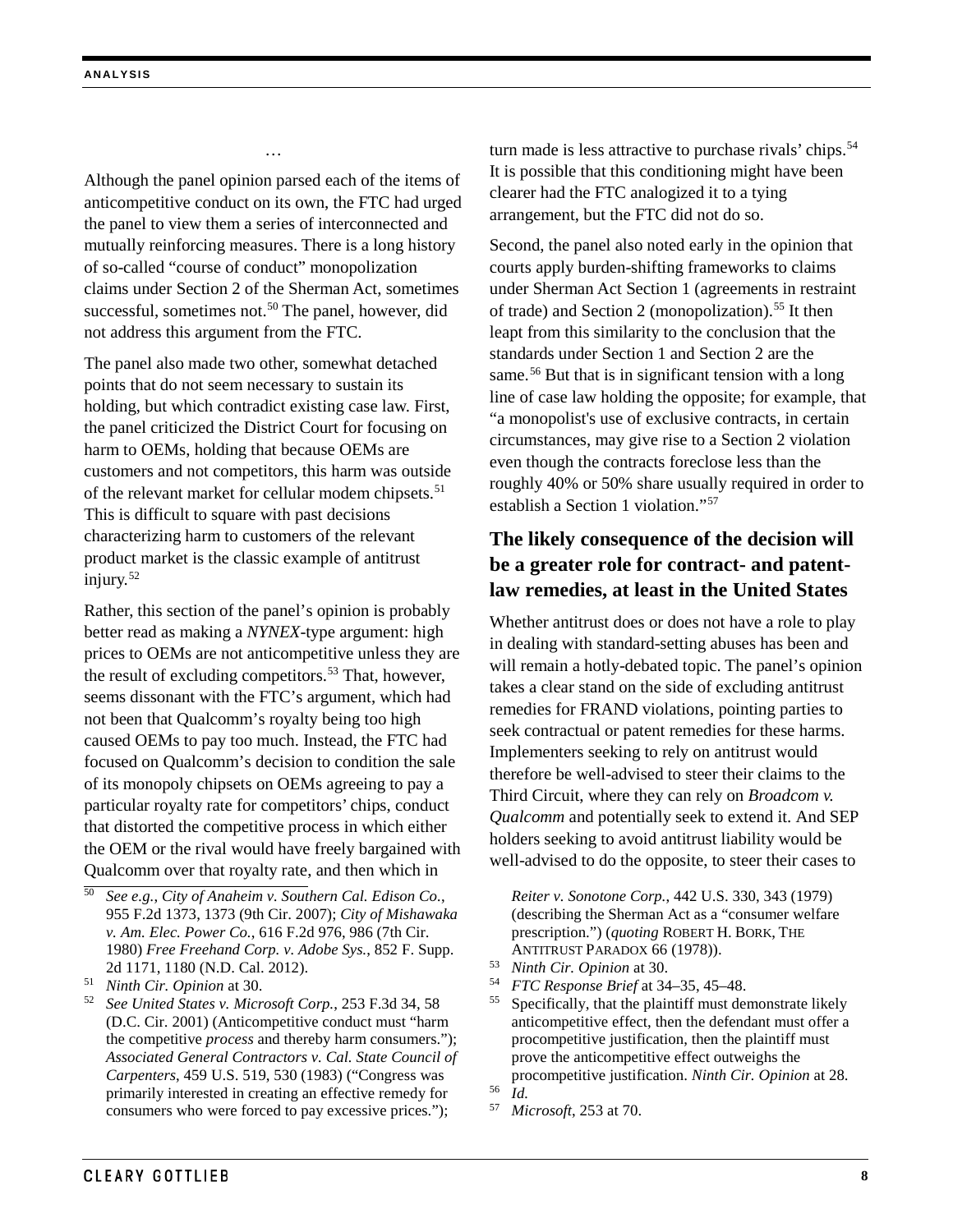the Ninth Circuit or Federal Circuit (by filing a primary patent infringement claim).

Bringing a standalone antitrust case of this magnitude, however, is difficult, expensive, and takes a long time. Thus, apart from circuit shopping, we expect to see more implementers pursue arguments under contract law that they are third-party beneficiaries of FRAND promises to SSOs and under patent law about exhaustion and the level of reasonable royalties as the measure of damages.

These remain viable arguments.<sup>[58](#page-8-0)</sup> Contract arguments along these lines have been successful in a number of recent cases, including *Ericsson v. TCL*[59](#page-8-1) and *Microsoft v. Motorola*. [60](#page-8-2) Similarly, FRAND commitments have been successfully raised as patent defenses in other cases, such as *Apple. v. Motorola*, [61](#page-8-3) *Realtek v. LSI*, [62](#page-8-4) and *Ericsson v. D-Link*. [63](#page-8-5)

At the same time, the panel did not seem to recognize that Qualcomm's strategy effectively blocked both rivals and OEMs from actually being able to invoke those contract and patent remedies. We therefore also expect to see other SEP holders who have market power in downstream markets for the products implementing those SEPs attempt to replicate the Qualcomm licensing model to achieve the same effect.

If those models are to be challenged, that will likely require one of two things, either (a) rival product producers pushing the law forward on their standing to

- <span id="page-8-1"></span><sup>59</sup> *Ericsson Inc. v. TCL Commc'n Tech. Holdings, Ltd*., 2018 WL 2149736 (E.D. Tex. May 10, 2018) (currently on appeal to the Supreme Court on other grounds).
- <span id="page-8-7"></span><span id="page-8-2"></span><sup>60</sup> *Microsoft Corp. v. Motorola Inc.*, 854 F.Supp. 2d 993 (W.D. Wash. 2012).
- <span id="page-8-3"></span><sup>61</sup> *Apple Inc. v. Motorola Inc.*, 757 F.3d 1286 (Fed. Cir. 2014).
- <span id="page-8-4"></span><sup>62</sup> *Realtek Semiconductor Corp. v. LSI Corp.*, 946 F.Supp. 2d 998 (N.D. Cal. 2013).

<span id="page-8-8"></span><span id="page-8-5"></span><sup>63</sup> *Ericsson v. D-Link*, No. 6:10-CV-473, 2013 WL 4046225 (E.D. Tex. Aug. 6, 2013).

<span id="page-8-6"></span><sup>64</sup> Press Release, *Apple to Acquire the majority of Intel's smartphone modem business* (July 25, 2019).

receive a fully-exhaustive license, even when they have received a non-assert covenant; or (b) OEMs developing the capacity to self-supply key components so that they cannot be subject to a similar "no license, no chips" practice and have the freedom to invoke those remedies. With respect to the latter, Huawei already has its HiSilicon division; and Apple similarly acquired the previous Intel baseband business.<sup>[64](#page-8-6)</sup> One result of the decision may therefore be further consolidation among the OEMs to support the fixed costs of investing in component self-supply.

The panel's opinion, on its own, has no effect outside the US. For instance, the European Court of Justice has held that EU competition law applies to refusals to license SEPs to willing licensees.<sup>[65](#page-8-0)</sup> Nonetheless, courts in EU member states have also lately moved to limit the impact of these past decisions. For example, the recent German Supreme Court judgment in *Sisvel v Haier*, and the Mannheim judgment in *Nokia v Daimler*, both applied high standards to be considered a "willing licensee."[66](#page-8-7) The UK Supreme Court in *Unwired Planet v Huawei* broadened SEP owners' discretion to discriminate between implementers.<sup>[67](#page-8-3)</sup> The European Commission's "Expert Group" on FRAND matters<sup>[68](#page-8-8)</sup> will likely issue its report in Late September or early October this year, and given the group's composition we expect that report to be hostile to antitrust playing any meaningful role.

- <sup>65</sup> *See Huawei Technologies Co., Ltd. v. ZTE Corp.*, C-170/13 (16 July 2015); *Motorola*, No. AT.39985 (29 April 2014); *Samsung Electronics*, C-3/39.939 (3 February 2014); *see also* Cleary Gottlieb Alert Memorandum, *Enforcing Standard-Essential Patents-The European Court of Justice's Judgment in Huawei v ZTE* (Aug. 3, 2015).
- <sup>66</sup> *Sisvel v Haier*, docket No. KZR 36/17 (FCJ May 5, 2020); *Nokia v. Daimler*, case no. 2 O 34/19 (Mannheim Regional Court August 17, 2020).
- <sup>67</sup> *Unwired Planet v Huawei,* [2020] UKSC 37, 26 August 2020, on appeals from: [2018] EWCA Civ 2344 and [2019] EWCA Civ 38

<sup>68</sup> Group of experts on licensing and valuation of standard essential patents (E03600),

[https://ec.europa.eu/transparency/regexpert/index.cfm?d](https://ec.europa.eu/transparency/regexpert/index.cfm?do=groupDetail.groupDetail&groupID=3600) [o=groupDetail.groupDetail&groupID=3600.](https://ec.europa.eu/transparency/regexpert/index.cfm?do=groupDetail.groupDetail&groupID=3600)

<span id="page-8-0"></span>The panel vacated the District Court's summary judgment order finding that Qualcomm did have such a contractual obligation as moot, given its holding that Qualcomm's antitrust liability did not depend on that fact, without reaching its merits. *Id*. at 20.